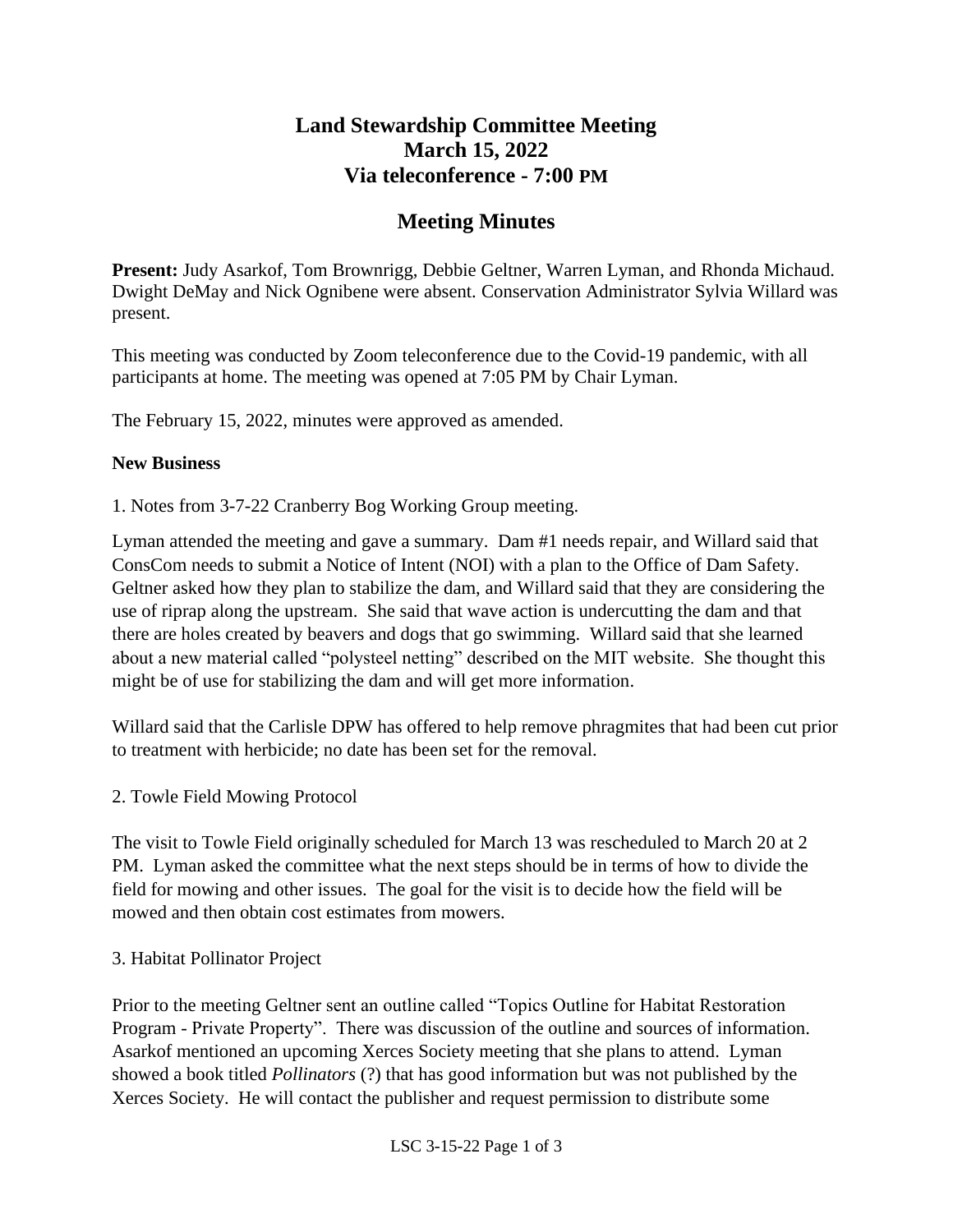materials from the book to LSC members. Willard obtained a video on pollinators that runs about 1 hour and sent it to Geltner.

Willard noted that the Tenneco gas pipeline will be cleared this year. The pipeline goes through part of Stillmeadow Farm that includes the habitat of a rare plant. She has contacted Tenneco regarding the plant and was told that they use herbicides only around rectifiers, which are used to neutralize static charge in the pipe.

Lyman thought that LSC could produce a one- or two-page brochure that could be mailed to all residents. Asarkof thought such a brochure might already be available from the Xerces Society. Asarkof recommended that people read the Carlisle Mosquito Eco Zone article by Joeth Barlas (February 15, 2022). The article discusses Doug Tallamy's work on creating native habitats on private land. Asarkof said we should consider writing Eco Zone articles for the Carlisle Mosquito versus mailing brochures. Geltner thought that Fern's might be willing to make brochures available to customers.

Regarding specific activities from her outline, Geltner said to "keep it simple" since this program is directed at the average homeowner and requires a change in attitudes. Asarkof thought that a demonstration garden would be helpful and will contact the Carlisle Garden Club regarding their plans. Geltner said that she will shorten her list of topics. Lyman said that he will visit some of the pollinator projects in Lincoln and think about what Carlisle could do.

## 4. Proposed Wildflower Plantings at Cranberry Bog & Greenough Land

Lyman has prepared a map showing the proposed locations of New England Blazing Star at the Cranberry Bog and rosemallow near Greenough dam. Regarding the later location, Willard recommended that the plants be at least ten feet from the base of the dam since the dam will be mowed. She also said that Lyman will need to discuss this project with ConsCom.

5. Preparation for April Town Meeting?

Willard said that the Community Preservation Committee has not met this year. She has an estimate for the repair of Cranberry Bog Dam #1 but has not sent requests for bids to potential bidders. ConsCom will get funding to prepare the NOI through a Federal American Rescue Plan Act (ARPA) grant.

### 6. Other topics

Lyman said that he obtained a report dated 2018 regarding Native American sites on the Towle Land, including an equinox sunrise alignment and a spirit portal. The report was written by ? who live in Amesbury. Several members expressed an interest in having a copy of the report. Willard thought that Tim Fohl would be also be interested and will contact him.